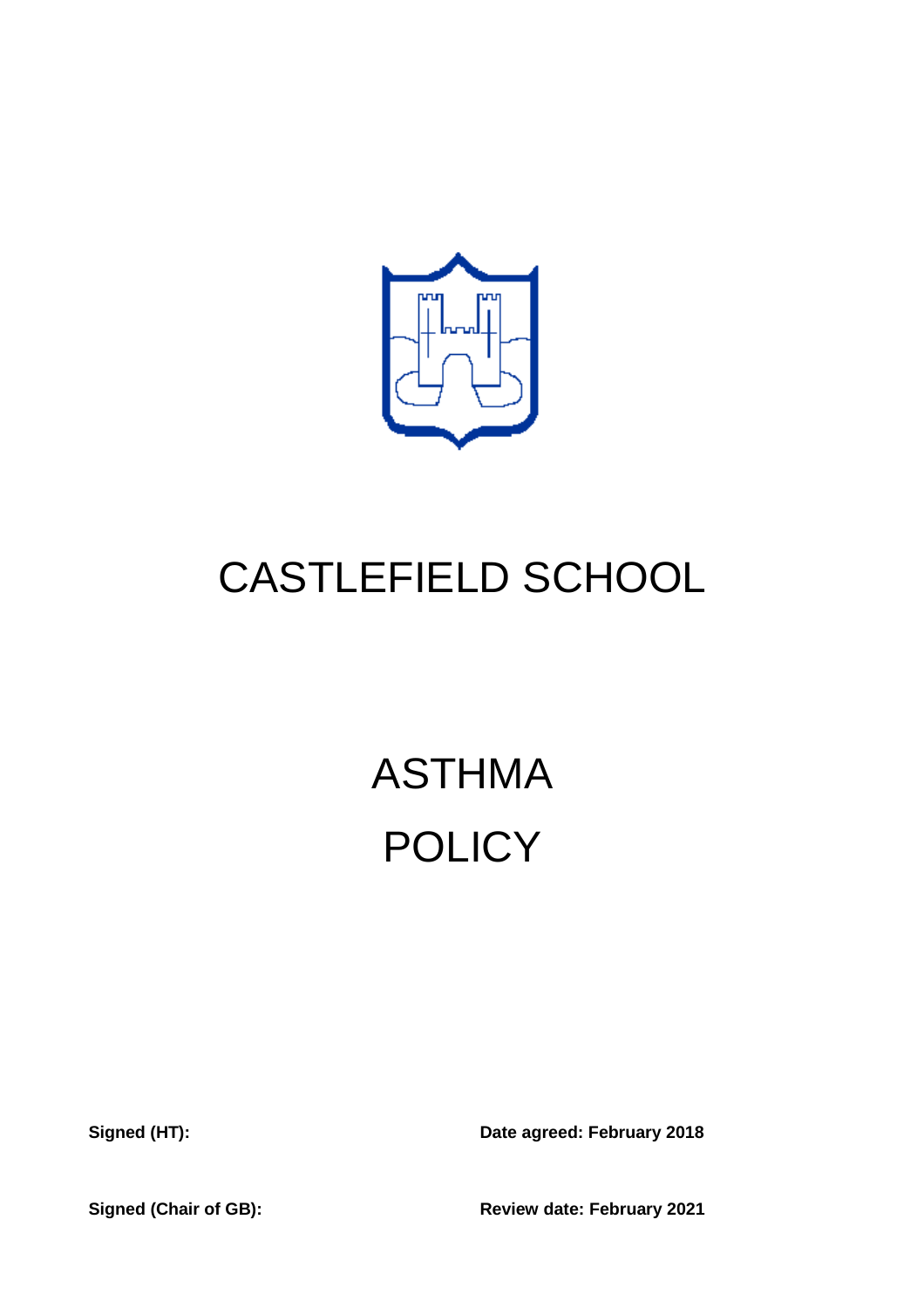Castlefield School recognises that asthma is a widespread, serious, but controllable condition and the school welcomes all pupils with asthma. We ensure that pupils with asthma can and do participate fully in all aspects of school life.

This is achieved through:

- Ensuring that children have access to asthma inhalers as needed.
- Keeping a record of all pupils with asthma and the medicines they take.
- Creating a whole school environment, including the physical, social, sporting and educational environment, that is favourable to pupils with asthma.
- Helping all pupils to understand asthma as a medical condition.
- Making sure that all staff (including supply teachers and support staff) who come into contact with pupils with asthma know what to do in the event of an asthma attack.
- Working in partnership with all interested parties including the school's governing body, all school staff, school nurses, parents/carers, Local Authority, doctors, nurses and pupils to ensure the policy is planned, implemented and maintained successfully.

#### **Asthma Medicines**

Castlefield School has clear guidance on the administration of medicines at school – please see Supporting Pupil's With Medical Needs Policy. In an emergency situation school staff are required under common law duty of care, to act like any reasonably prudent parent. This may include administering medicines.

Every asthmatic child should have an inhaler in school at all times. Each inhaler provided by parents/carers for pupils to use must be within date, named and prescribed with an appropriate pharmacy label.

Immediate access to reliever medicines is essential. The reliever inhalers of children are kept in their green asthma bag, located on the classroom door. These boxes are accessible at all times of the extended school day.

Where a child is judged to be mature enough to self-medicate, they are allowed to do so and are taught to record and inform the teacher should they use their inhaler.

The school undertakes to inform parents/carers if we believe a child is having problems taking their medication correctly. We will also discuss with parents/cares if we feel that there are signs of poorly controlled asthma, or if the child's inhaler use changes.

### **From 1st October 2014 the Human Medicines Regulations 2014 allows schools to keep a salbutamol inhaler for use in emergencies.**

The emergency salbutamol inhaler will only be used by children, for whom written parental consent for use of the emergency inhaler has been given, who have either been diagnosed with asthma and prescribed an inhaler, or who have been prescribed an inhaler as reliever medication.

The emergency inhaler can only be used if either of the pupil's inhalers are not available (for example, because they are empty or broken). To avoid possible risk of cross infection, the plastic spacer is not to be re-used and will be sent home with the child (for future personal use).

Use of the emergency salbutamol inhaler will be recorded in the School Emergency Inhaler Log Book and parents/carers will be informed.